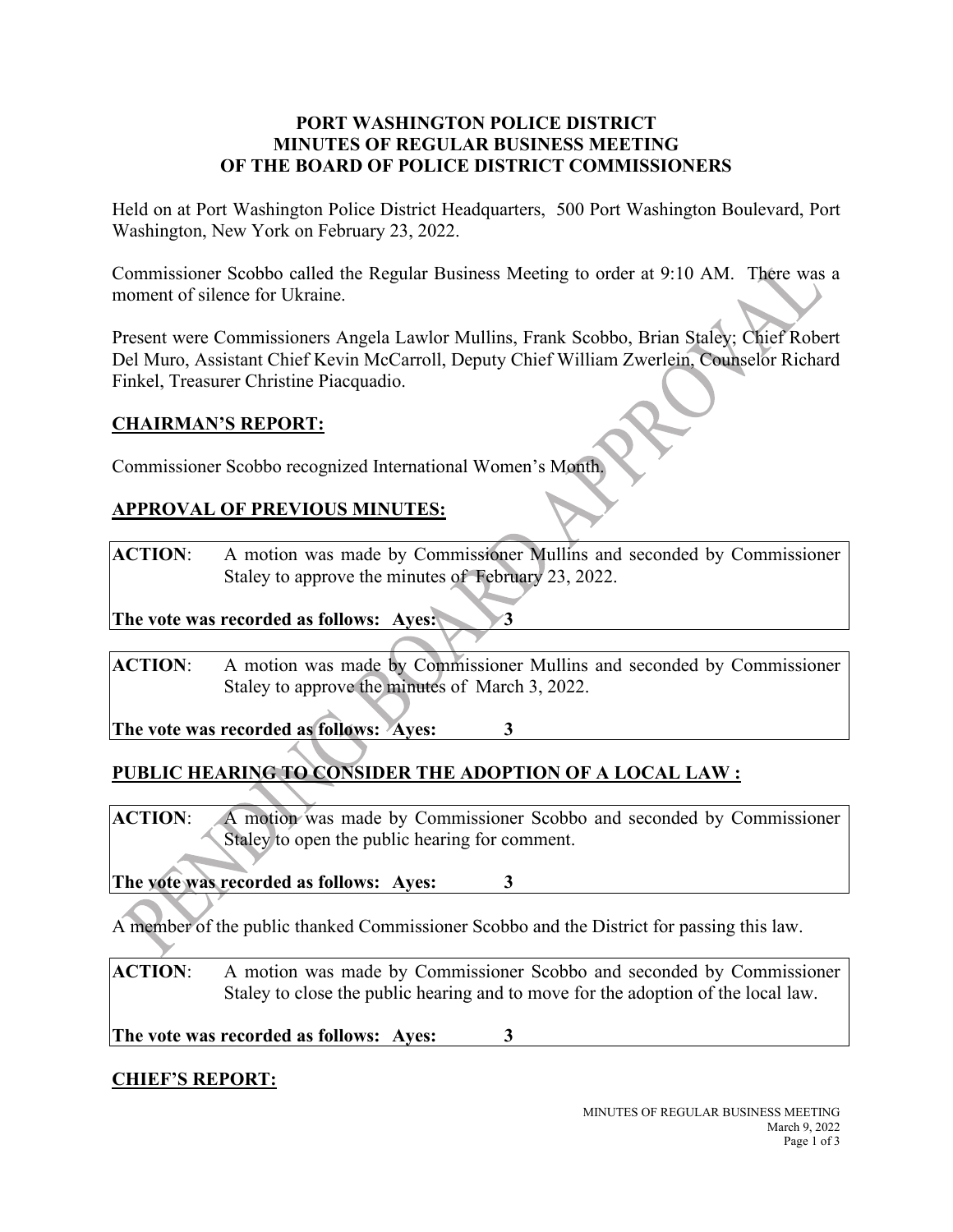The next Regular Business Meeting on March 23, 2022 will be open to the public as well as available on Zoom.

On Friday, February 25, 2022 Police Officer Robert Pape was promoted to Sergeant and Sergeant Dello-Iacono was promoted to Detective Sergeant. Sergeant Peter Griffith was introduced as Community Affairs Officer and Sergeant Suzanne Petrizzo was introduced as the new C.O. of the POP/TSEU Unit.

Also, the Board of Commissioners will be meeting with NCTPVA on March 15, 2022.

#### **COUNSEL'S REPORT:**

None.

### **SECRETARY'S REPORT:**

Commissioner Mullins acknowledged the women of the PWPD for International Women's Day.

### **TREASURER'S REPORT:**

**ACTION:** A Motion was made by Commissioner Staley and seconded by Commissioner Mullins to approve the March 8, 2022 abstract in the amount of \$25,647.63.

#### **The vote was recorded as follows: Ayes: 3**

Commissioner Staley reported

# **OLD BUSINESS:**

The CBA will be discussed in Executive Session.

#### **NEW BUSINESS:**

Insurance –

**CTION:** A Motion was made by Commissioner Mullins and seconded by Commissioner Scobbo to approve the insurance for the District in the amount of \$197128.08.

**The vote was recorded as follows: Ayes: 3**

# **UPCOMING SCHEDULE OF MEETINGS:**

• March 15, 2022 11:00 AM Executive Session • March 23, 2022 7:00 PM Regular Business Meeting